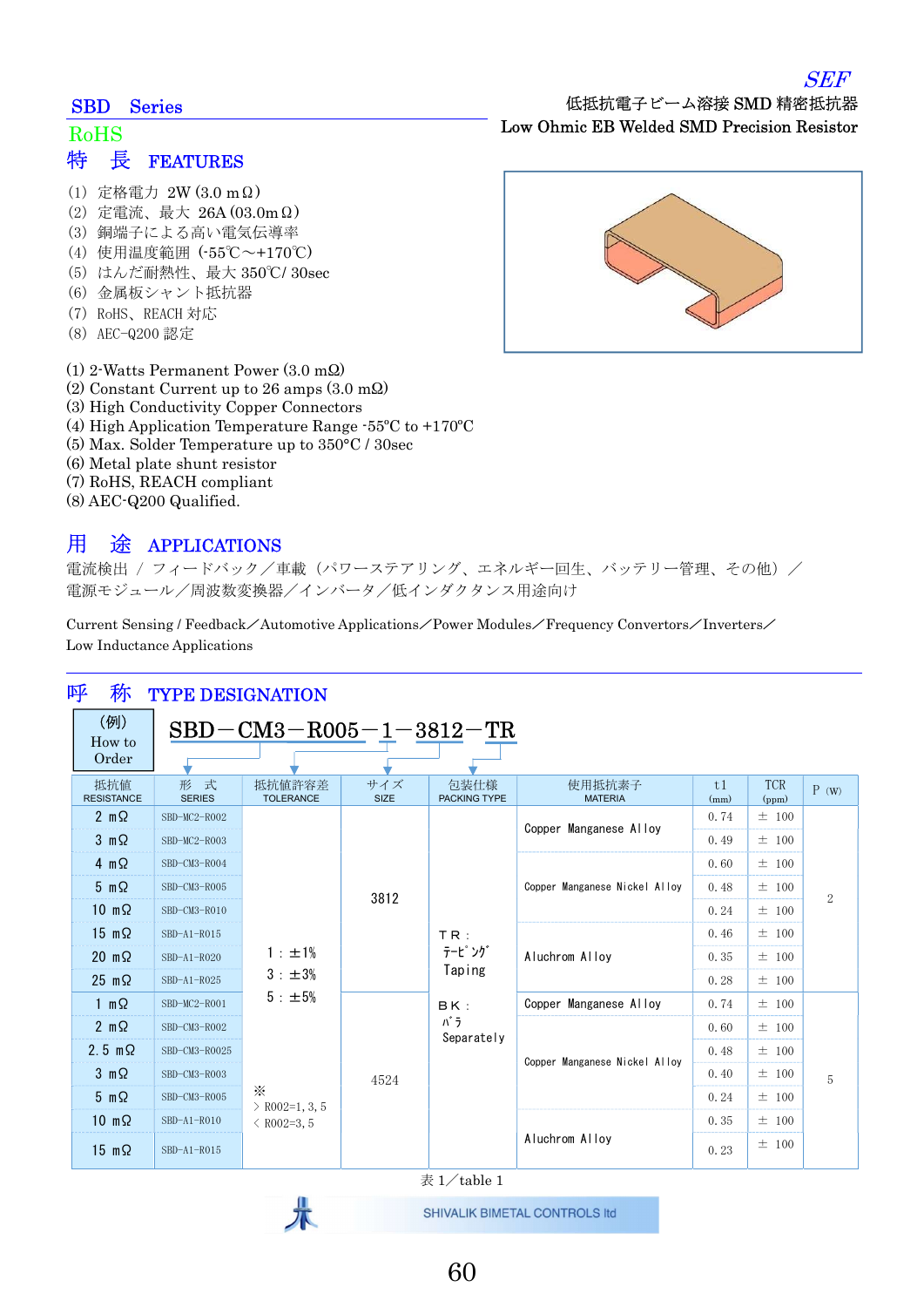### 寸 法 DIMENSIONS

#### SBD-3812 SBD-4524







単位/unit (mm)

## 推奨ランドパターン RECOMMENDED PAD DIMENSIONS

 $3.5$ 

 $3.05 - 3.6$ 



 $-3.3-$ 

11.0



## 定 格 RATING

 $3.05 - 3.6$ 

| 抵抗値/ Resistance Values                                                    | 1, 2, 2.5, 3, 4, 5, 10, 15, 20, 25                                                          | (mΩ)          |
|---------------------------------------------------------------------------|---------------------------------------------------------------------------------------------|---------------|
| 抵抗値許容差/Tolerance                                                          | $>$ R002 = 1.3.5 <r002 3.5<="" =="" th=""><th>(%)</th></r002>                               | (%)           |
| TCR - 抵抗温度係数 (抵抗素子) *<br>TCR - Temperature Coefficient (Resistive Alloy)* | $\leq \pm 10$ (Copper Manganese Alloys).<br>$\leq$ -25 (Aluchrom Alloy)<br>$< \pm 20$ (CM3) | (ppm/K)       |
| 使用温度範囲/Applicable Temperature Range                                       | $-55 \sim +170$                                                                             | °C.           |
| 負荷能力/Load Capacity                                                        | 表 1 参照/ See table 1                                                                         |               |
| インダクタンス/Inductance                                                        | ~10                                                                                         | nH            |
| 耐久性/Stability Deviation                                                   | $0.5$ after 2000 Hours. Tt* = 110 °C                                                        | $\frac{0}{0}$ |
| * T <sub>t</sub> = 端子温度/Terminal temperature                              | $<$ 1.0 after 2000 Hours. Tt* = 140 °C                                                      | $\%$          |



電圧検出 Sense Terminal

 $*+20 \sim +60$ °C